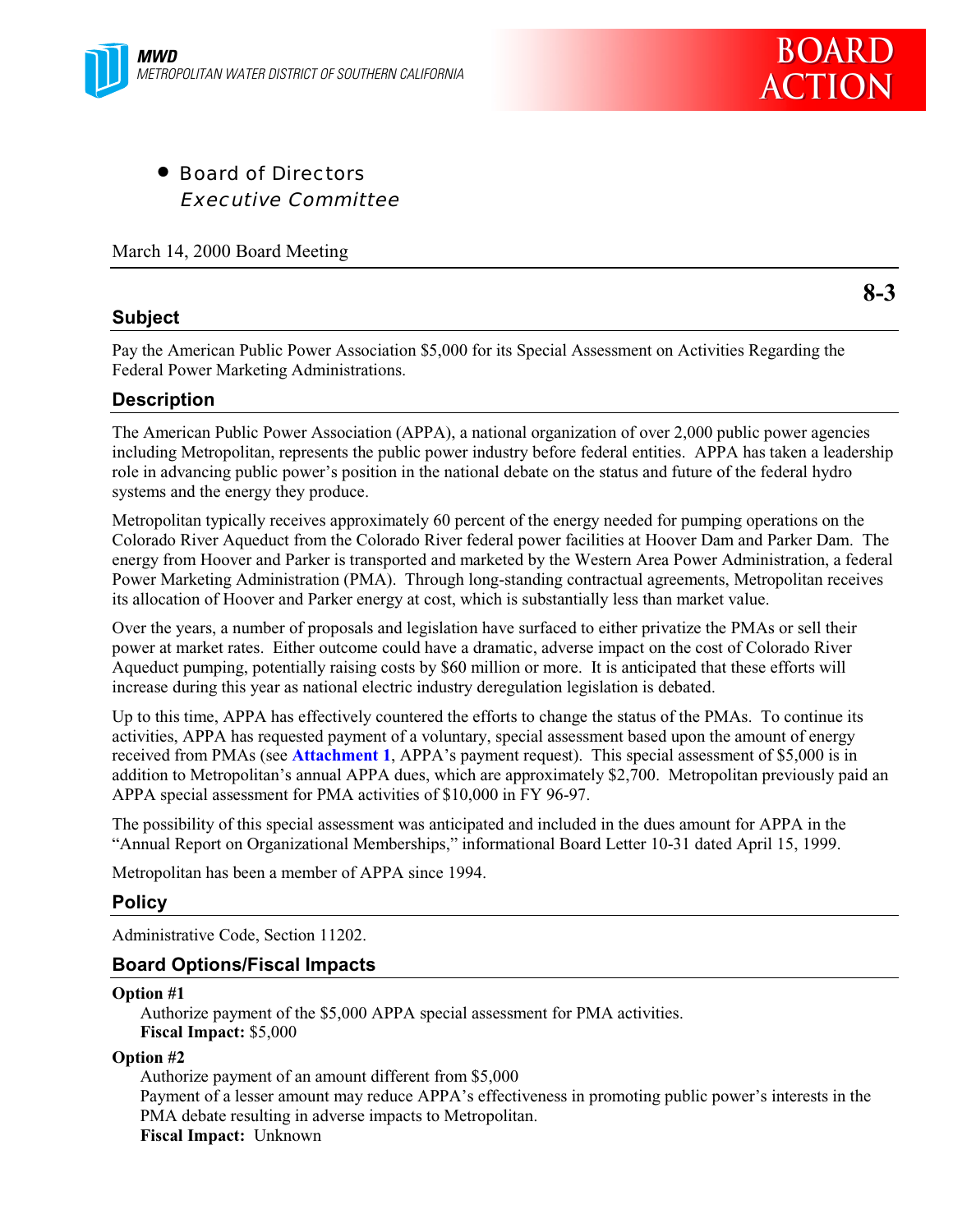#### **Option #3**

Do not approve payment of the special assessment. Non-payment may reduce APPA's effectiveness in promoting public power's interests in the PMA debate resulting in adverse impacts to Metropolitan. **Fiscal Impact:** None

## **Staff Recommendation**

Option #1. Approve payment of the \$5,000 APPA special assessment for PMA activities.

Widie 2/11/2000 *Jill T. Wicke Date*

*Acting Manager, Water System Operations* 2/18/2000 $\mathsf{S}\mathsf{V}$ *General Manager Date*

**Attachment 1—APPA's Payment Request**